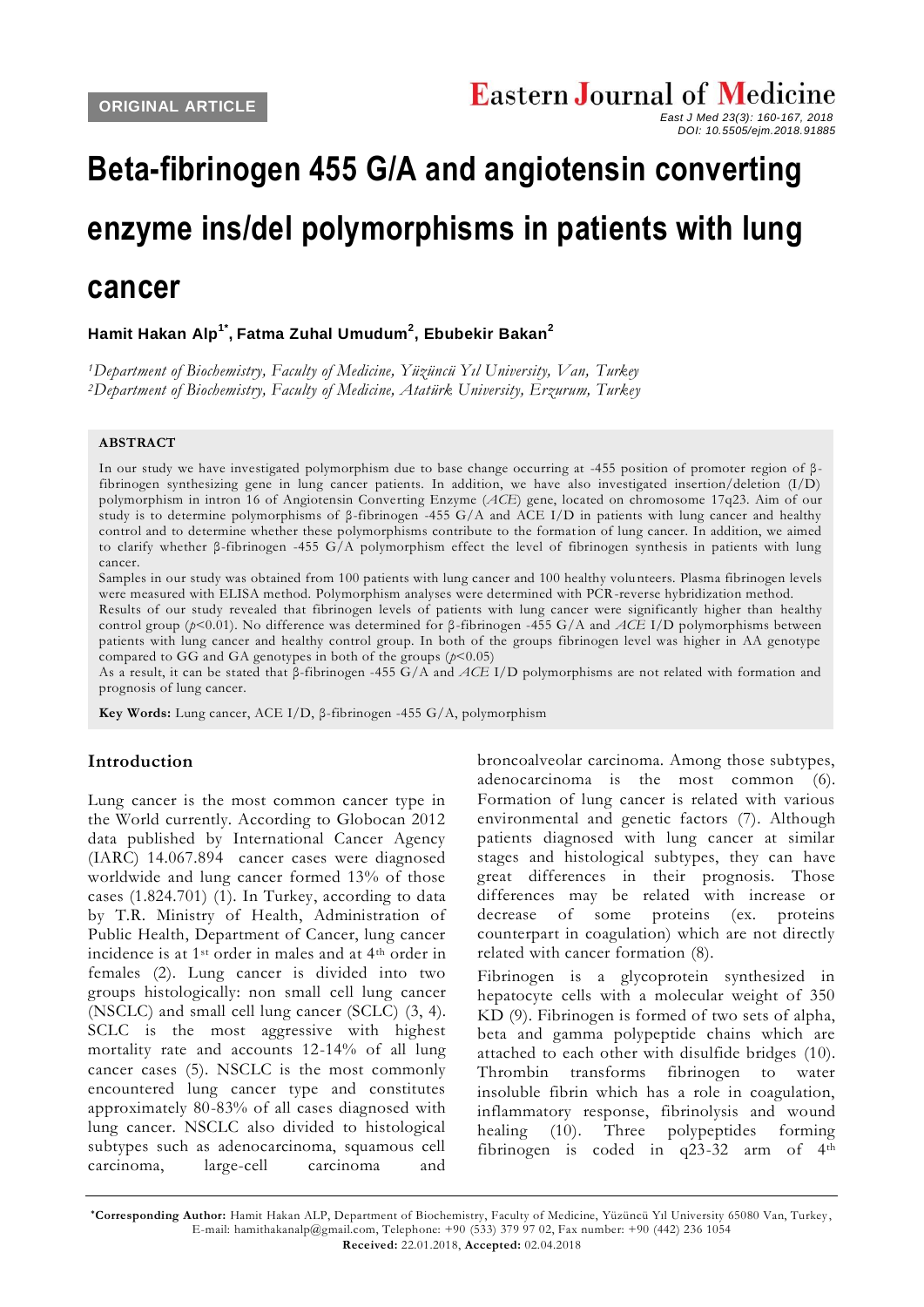chromosome. Various polymorphisms were determined on gene performing fibrinogen synthesis. Among those polymorphisms, β chain polymorphisms are studies extensively since β chain is the time limiting step in adult fibrinogen synthesis [\(11\)](#page-6-10). Nucleotide transition (-455G/A) at -455 position of the promoter region of βfibrinogen gene increases plasma fibrinogen level [\(12\)](#page-6-11). There are many studies revealing the relationship between high plasma fibrinogen concentration and angiogenesis, proliferation and metastasis of tumor cells [\(13\)](#page-6-12). In studies concerning relationship between lung cancer and enhanced fibrinogen concentration, high plasma fibrinogen concentration is suggested as an important marker for tumor metastasis and patient prognosis [\(8,](#page-6-7) [14\)](#page-6-13). However, no study was conducted investigating relation between lung cancer and β-fibrinogen -455 G/A gene polymorphism.

Angiotensin converting enzyme (ACE) is a zinc containing metallopeptidase and converts inactive dekapeptide angiotensin I to vasoactive angiotensin II. In addition ACE inactivates vasodilator brandikinin [\(15\)](#page-6-14). The *ACE* gene is localized to chromosome 17q23 [\(16\)](#page-6-15). Most common polymorphism in *ACE* gene is the presence (insertion, I) and the absence (deletion, D) of 287 base fragments in intron 16 (*ACE* I/D). *ACE* I/D polymorphism is directly related with plasma ACE concentration and it is found that tissue and plasma ACE concentrations increase two fold in DD genotype carriers compared to genotype II [\(16,](#page-6-15) [17\)](#page-6-16).

Aim of our study is to determine ACE I/D and  $\beta$ fibrinogen -455 G/A polymorphisms in patients with lung cancer and healthy control group and provide any relationship between lung cancer and these polymorphisms.

# **Materials and Methods**

**Clinical Parameters of Patients:** 100 patients who get inpatient treatment and diagnosed with lung cancer (Male:78, Female:22) was included into our study who administered to Atatürk University Faculty of Medicine Research Hospital, Department of Chest Diseases and get lung cancer diagnose after pathological and radiological tests. Lung cancer classification of this patient group was performed by Atatürk University Faculty of Medicine Department of Pathology. State of smoking, gender and ages of patients were obtained from patient files. 100 controls

(Male:68, Female:34) in our study, were chosen among healthy volunteers without any chronic disease and their age group (62.08±9.34) was chosen similar compared to patient group  $(63.66 \pm 8.1)$  (Table 1).

**Tissue Procurement:** 6 ml of blood samples obtained from patient and healthy volunteers are divided into EDTA containing tubes (3 ml) and sodium citrate containing tubes (3 ml) and following aliquot stored at  $-80$  C<sup>0</sup> until study.

**Analyses of Polymorphisms:** For analysis of βfibrinogen -455 G/A and *ACE* I/D gene polymorphisms, venous blood samples were withdrawn into EDTA containing tubes and polymorphism analysis were done by using CVD StripAssay A kit (ViennaLab Diagnostics, Austria). Such analysis processes were performed in three steps including, DNA isolation, amplification with polymerase chain reaction (PCR) using biotinylated primers and reverse hybridization of amplification end products. Those procedures were conducted according to protocols of commercially obtained kits. In β-fibrinogen - 455G/A polymorphism; wild type bearing G/G alleles, heterozygote bearing G/A alleles and homozygote bearing A/A alleles. In ACE I/D gene polymorphisms definitions were made as follows; I/I wild type, I/D heterozygote and D/D homozygote (Figure 1).

**ELISA:** Fibrinogen analysis in plasma samples were conducted by using Assaypro Human Fibrinogen ELISA (Cat No: EF1040-1) kit. Measurements were conducted in microplate reader at 450 nm wavelength (Bio-Tek PowerWave XS). For the kit intra-assay variation coefficient was 5.1%, inter-assay variation coefficient was 7.5% and minimum detectable value was 0.16 µg/ml. Results were presented as g/l. In addition according to instructions given in kit, 1.5-4 g/l range was defined as normal fibrinogen concentration whereas >4 g/l was defined as hyperfibrinogenemia.

**Statistical Analysis:** Statistical analysis of data was performed by using IBM-SPSS 19.0 statistical program. Distribution of variables was checked via Kolmogorov-Smirnov test. Normal distribution of numeric variables were found and sample-T test was used for statistical analysis of difference between variables in two groups. For assessment of difference of variables in three and more groups One-way-ANOVA test was used. For the analysis of categorical data X<sup>2</sup> (Chi-square) test was used. *P*<0.05 value was accepted as statistically significant.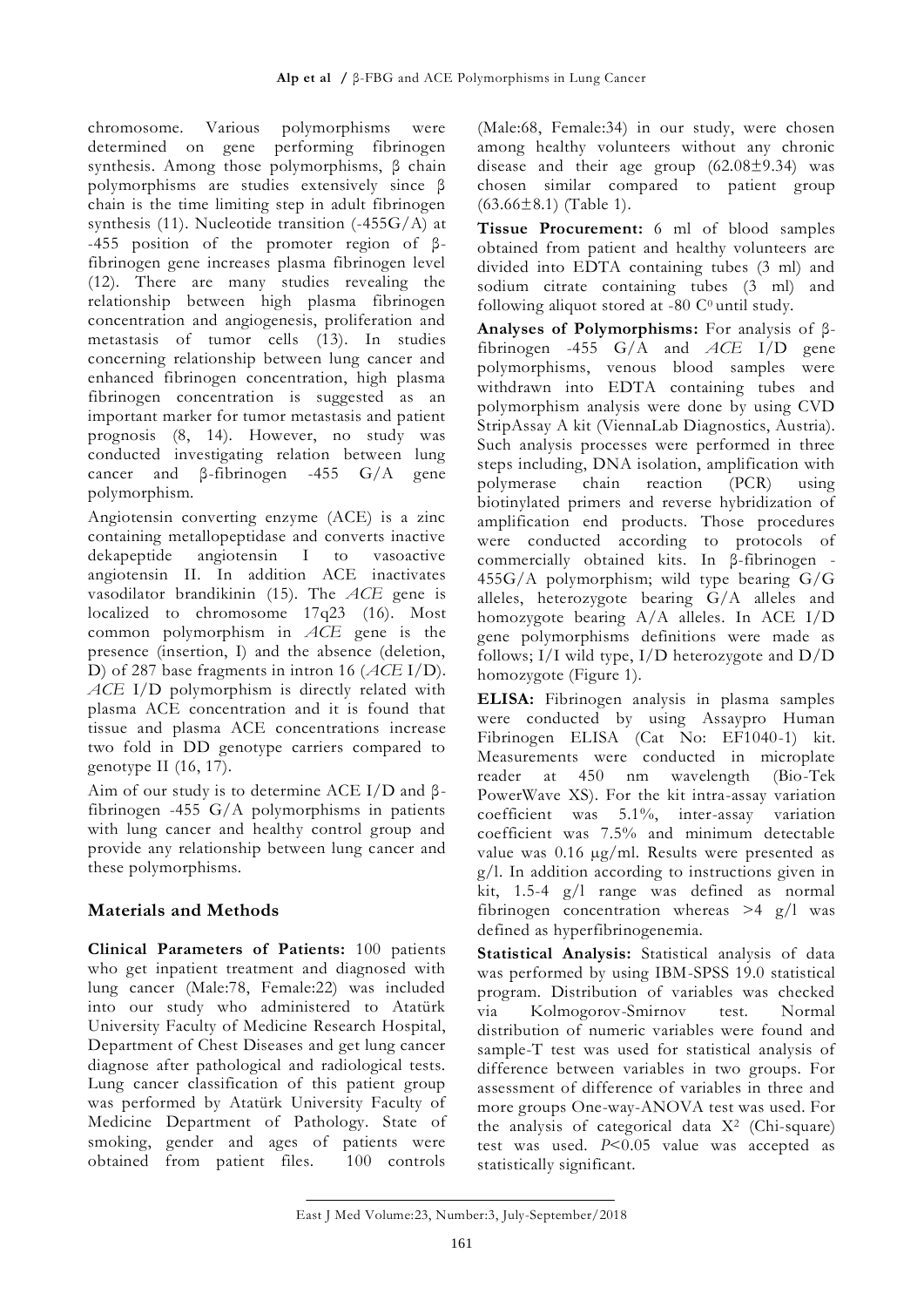|                   | Patients with Lung<br>Cancer Group<br>$N=100$ | Healthy Control Group<br>$N = 100$ | p value |
|-------------------|-----------------------------------------------|------------------------------------|---------|
| Age (years)       | $63.66 \pm 8.1$                               | $62.08 \pm 9.34$                   | 0.204   |
| $(Mean \pm SD)$   |                                               |                                    |         |
| Status of smoking |                                               |                                    |         |
| Non-smoker        | 6 $(6\%)$                                     | 27(27%)                            | 0.01    |
| Smoker            | 94 (94%)                                      | 73(73%)                            | 0.01    |
| Gender            |                                               |                                    |         |
| Male              | 78 (78%)                                      | 66 $(66\%)$                        | 0.59    |
| Female            | 22(22%)                                       | 34 $(34\%)$                        | 0.59    |
| Classification    |                                               |                                    |         |
| <b>SCLC</b>       | 24(24%)                                       |                                    |         |
| <b>NSCLC</b>      | 76 (76%)                                      |                                    |         |

**Table 1**. Demographic features of patients with lung cancer and health control groups

**Table 2.** β-fibrinogen -455 G/A and *ACE* I/D gene polymorphism distributions of in patients with lung cancer and healthy control groups

|                                                          |                                        | Patient<br>Group         | Healthy<br>Control       | $OR(Low-High)$                                  |
|----------------------------------------------------------|----------------------------------------|--------------------------|--------------------------|-------------------------------------------------|
| $\beta$ -Fibrinogen<br>Gene<br>Polymorphism<br>$-455G/A$ | $-455GG$ n(%)<br>$-455GA n\frac{0}{0}$ | $59(59\%)$<br>$32(32\%)$ | $59(59\%)$<br>$33(33\%)$ | $1.00(0.569 - 1.757)$<br>$0.955(0.529 - 1.727)$ |
|                                                          | $-455AA \; n\frac{0}{0}$<br>Allele     | $9(9\%)$                 | $8(8\%)$                 | $0.879(0.325 - 2.379)$                          |
|                                                          | A allele                               | 0.250                    | 0.245                    | $1.130(0.694 - 1.841)$                          |
|                                                          | G allele                               | 0.750                    | 0.755                    | $0.961(0.821 - 1.126)$                          |
|                                                          | D/D                                    | 46 $(46\%)$              | 42(42%)                  | $1.176(0.673 - 2.057)$                          |
|                                                          | I/I                                    | 23(23%)                  | $18(18\%)$               | $1.161(0.682 - 2.715)$                          |
| <b>ACE</b> Gene<br>Polymorphism<br>I/D                   | I/D                                    | $31(31\%)$               | $40(40\%)$               | $0.674(0.376 - 1.207)$                          |
|                                                          | Allele                                 |                          |                          |                                                 |
|                                                          | D allele                               | 0.615                    | 0.620                    | $0.998(0.805 - 1.242)$                          |
|                                                          | I allele                               | 0.385                    | 0.380                    | $0.994(0.702 - 1.425)$                          |

OR: Odds ratio

#### **Results**

Statistical analysis of age, state of smoking and gender data of patients with lung cancer and healthy control group are summarized in Table 1. There were no statistically significant difference between gender and age values of patients with lung cancer and healthy control group. Fibrinogen values observed in lung cancer patient group were<br>significantly higher compared to control significantly higher compared to control (5.12±0.72, 3.62±1.05, respectively *p*<0.01) (Figure 2). When β-fibrinogen -455 G/A and *ACE* I/D gene polymorphisms in patient and control groups were analyzed no statistically significant difference was observed for GG, AA

and GA genotype distributions (Table 2). No statistical difference was detected between patient and control group for frequency of A allele (*p*=0.25 and *p*=0.245 respectively). Same situation was also valid for G allele frequency ( $p=0.75$  and *p*=0.755 respectively). No statistically significant difference was observed for *ACE* I/D gene polymorphism between patient and control groups. In addition no statistical difference was observed for D allele frequencies and I allele frequencies (Table 2). When patients with lung cancer are divided into two groups as SCLC and NSCLC and β-fibrinogen -455 G/A and ACE I/D gene polymorphisms are evaluated, patients who have AA genotype are found 66.6% in SCLC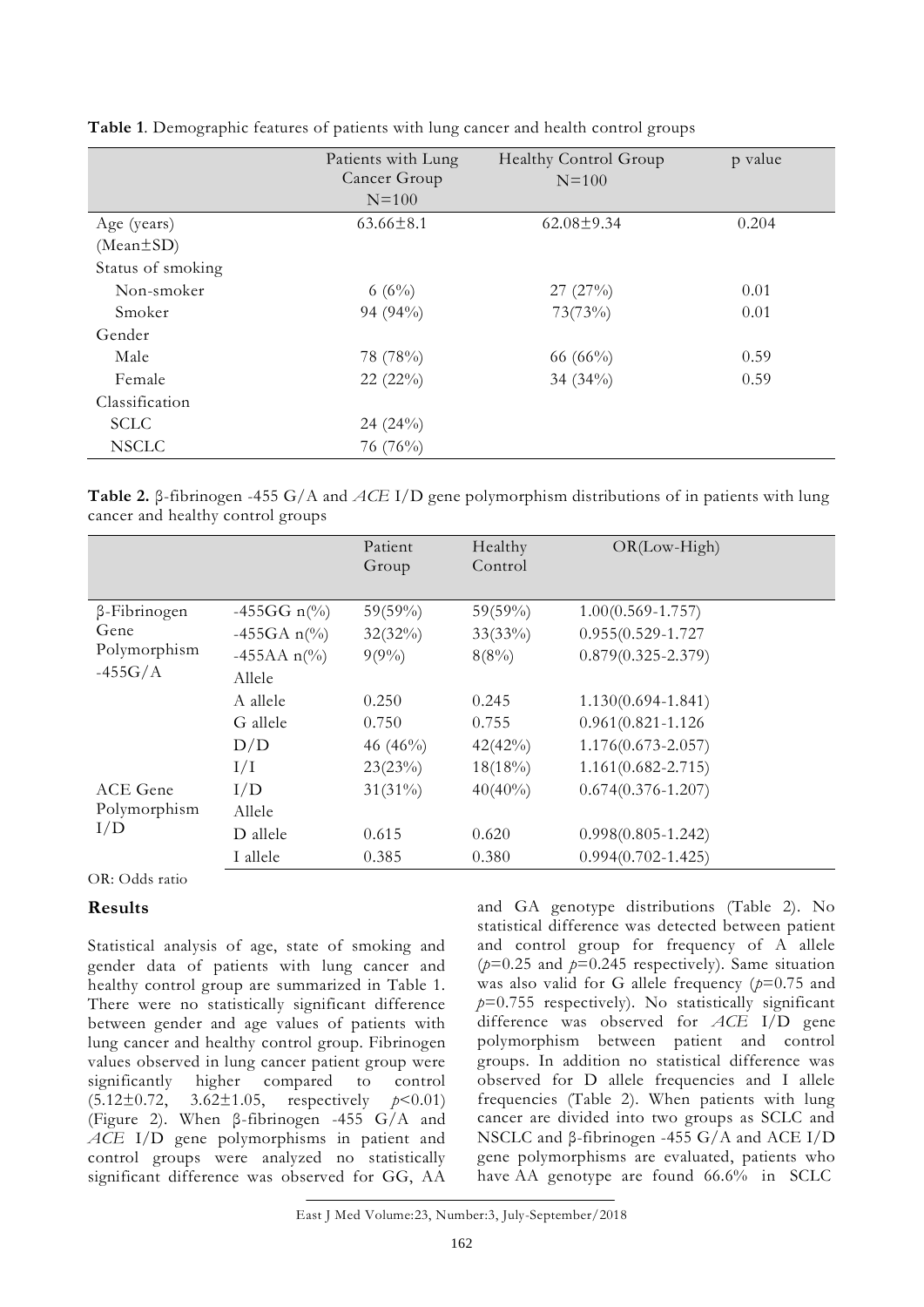**Table 3.** -455 G/A and ACE I/D gene polymorphism distributions of β-Fibrinogen in patients with SCLC and NSCLC

| Classification in Patients with Lung Cancer |                |               |  |  |  |
|---------------------------------------------|----------------|---------------|--|--|--|
| β-Fibrinogen Gene Polymorphism              | <b>SCLC</b>    | <b>NSCLC</b>  |  |  |  |
|                                             | $N=24$         | $N=76$        |  |  |  |
| $-455GG \; n\frac{\omega_0}{\omega_0}$      | $10(19\%)**$   | $49(71\%)$    |  |  |  |
| $-455GA \; n\frac{6}{6}$                    | $8(25\%)**$    | 24 (75%)      |  |  |  |
| $-455AA \; n\frac{6}{6}$                    | 6 $(66.6\%)*$  | $3(33.7\%)$   |  |  |  |
| Allele Frequency                            |                |               |  |  |  |
| A allele                                    | $0.416**$      | 0.197         |  |  |  |
| G allele                                    | $0.583**$      | 0.802         |  |  |  |
| ACE I/D Gene Polymorphism                   |                |               |  |  |  |
| D/D                                         | $10(21.7\%)**$ | 36 $(78.3\%)$ |  |  |  |
| I/I                                         | 6 $(26\%)$ **  | 17(74%)       |  |  |  |
| I/D                                         | $8(25.8\%)$ ** | $23(74.2\%)$  |  |  |  |
| Allele Frequency                            |                |               |  |  |  |
| D allele                                    | $0.583*$       | 0.605         |  |  |  |
| I allele                                    | $0.417*$       | 0.395         |  |  |  |

Percentages presented in table is not for intragroup but within allele percentages.

\*: statistically significant difference when compared to NSCLC group *p*<0.05.

\*\*: statistically significant difference when compare to NSCLC group *p*<0.001.

whereas 33.7% in NSCLC. GG genotype bearers were found 19% in SCLC and 71% in NSCLC patients. GA genotype bearers were 25% SCLC patients whereas 75 % of them were NSCLC patients. *ACE* D/D genotypes constituted 21.7% in SCLC patients whereas 78.3% in NSCLC patients. *ACE* I/I genotypes accounted 26% in SCLC patients whereas 47% in NSCLC patients. Patients who have *ACE* I/D genotype are found 25.8% in SCLC patients and 74.2% in NSCLC patients. Distribution of β-fibrinogen -455 G/A and *ACE* I/D gene polymorphisms in SCLC and NSCLC patients are summarized in Table 3.

When fibrinogen concentrations were evaluated according to allele distribution in patients with lung cancer, AA genotype lung cancer patients are statistically significantly higher compared to patients with GG and GA genotypes (6.66±0.35, 5.02 $\pm$ 0.53 and 4.88 $\pm$ 0.57 respectively,  $p$ <0.001) (Figure 3). In healthy control group also, AA genotype have statistically significantly higher fibrinogen levels compared to fibrinogen levels of lung cancer patients bearing GG and GA genotypes  $(5.92 \pm 0.31, 3.56 \pm 0.91$  and  $3.17 \pm 0.58$ respectively,  $p < 0.001$ ) (Figure 4). When patients with lung cancer are divided into two groups as NSCLC and SCLC and assessed for fibrinogen values no statistically significant difference was detected  $(5.36 \pm 1.14$  and  $5.04 \pm 0.81$  respectively, *p*>0.05) (Figure 5).

#### **Discussion**

Lung cancer is a type of cancer with highest morbidity and mortality rates worldwide [\(18\)](#page-6-17). Although lung cancer is directly related with tobacco and tobacco products or with exposure, genetic factors have an important role [\(19\)](#page-7-0). Those differences may be related with increase or decrease of some proteins (ex. proteins counterpart in coagulation) which are not directly related with cancer formation. It has been known for 150 years that haemostatic factors have a role in cancer etiopathogenesis [\(20\)](#page-7-1). Various haemostatic anomalies such as intravascular coagulation, hemorrhagic events and migratory tromboflebitis occur in cancer patients. Such haemostatic anomalies are placed in second order as cause of death [\(21](#page-7-2)[,22\)](#page-7-3). Many coagulation abnormalities are reported for cancer patients. Augmented fibrinogen activity is among them [\(23\)](#page-7-4). Studies concerning fibrinogen which is a coagulation factor and cancer, augmented fibrinogen activity was found to affect tumor cell growth, progression and metastasis [\(23\)](#page-7-4). Hyperfibrinogenemia is found related with colorectal [\(24\)](#page-7-5), cervical [\(25\)](#page-7-6), over [\(26\)](#page-7-7), esophagus [\(27\)](#page-7-8) and pancreas [\(28\)](#page-7-9) cancer types and found to increase in such cancer types. Guo et al [\(28\)](#page-7-9) found an increase in serum fibrinogen level in pancreas cancer patients and also showed increased risk for distal metastasis in patients with high fibrinogen level after follow-up those patients. There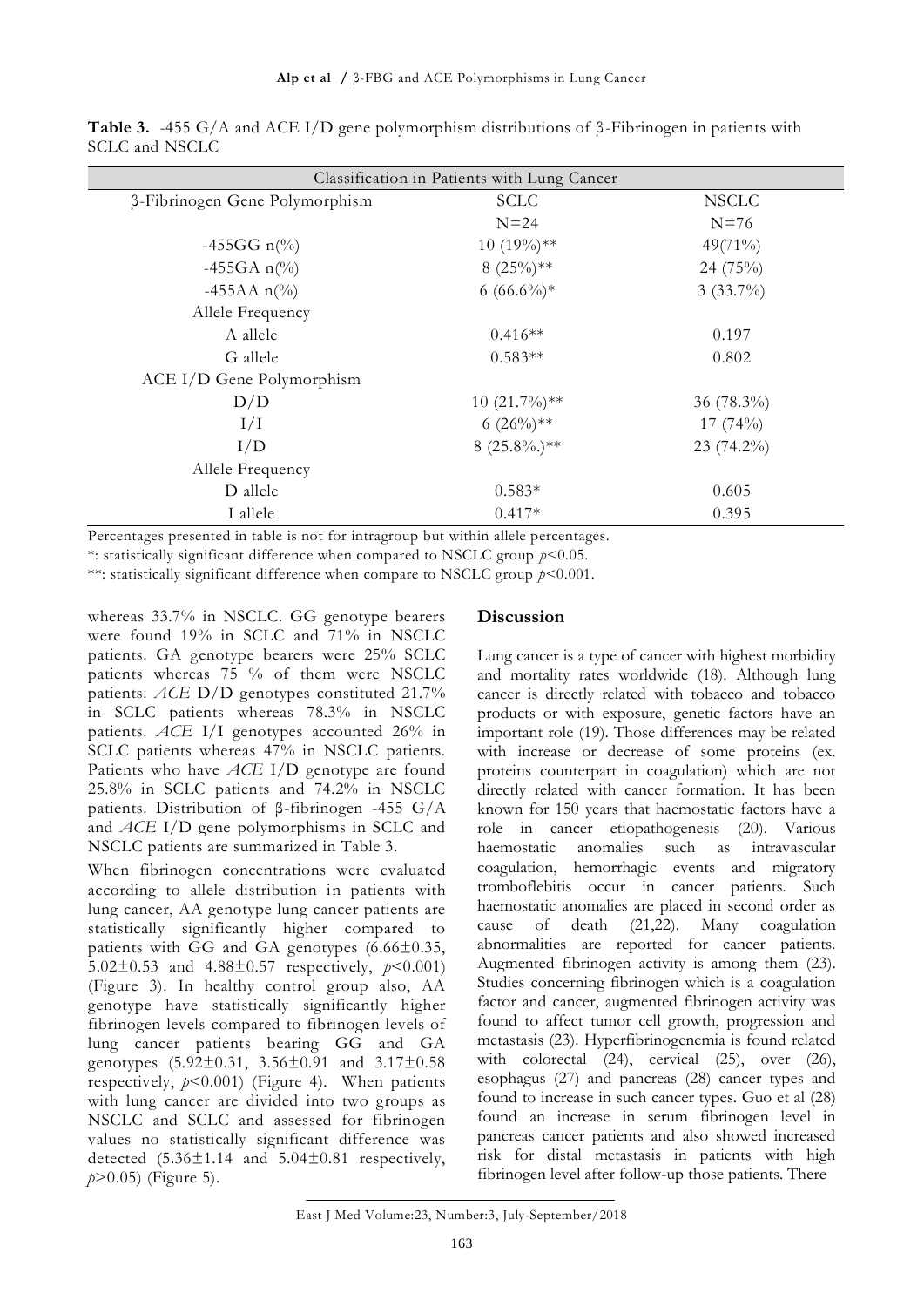

**Fig. 1**. Bands obtained after reverse-hybridization of samples and evaluation of these bands



**Fig. 2.** Box plot presentation of fibrinogen levels of patients with lung cancer and healthy control groups. Mean±SD values are shown

are numerous studies concerning relationship between lung cancer and fibrinogen. Lu et al. [\(29\)](#page-7-10) determined serum fibrinogen levels in 21 lung cancer, 5 hepatic cancer, 8 stomach cancer, 16 colon cancer and a total of 139 cases diagnosed with cancer and compared with healthy control group. As a result, they found that the fibrinogen levels of patients with lung cancer were higher than both control and the mean of all cancer patients.

Result obtained in our study was supporting results of previous studies. Fibrinogen levels in patients with lung cancer were statistically significantly higher compared to observed values in healthy control group. In addition, when we divided our patient group into two groups as NSCLC and SCLC and checked for fibrinogen levels, hyperfibrinogenemia was observed in both of the groups. Fibrinogen levels in NSCLC patients were higher than SCLC patients however we observed that this rise was not statistically significant. Many physiological and pathological reasons may exist for this rise. However, we couldn't encounter any literature focusing on this rise in fibrinogen concentration in lung cancer patients is related with genetic origin in our literature search. In our study we have investigated -455 G/A polymorphism since A allele causing this polymorphism is found about 20% of adult population and affects fibrinogen concentration directly [\(30\)](#page-7-11). In the case of A allele homozygosity which is observed in about 1-5% of population, fibrinogen levels were augmented, whereas in G allele



**Fig. 3.** Box plot presentation of fibrinogen levels of patients with lung cancer group. Mean±SD values are shown

homozygosity or heterozygosity no difference was observed in fibrinogen concentration in our study. Results obtained in our study are in consistence with literature records. In both patients with lung cancer and healthy control group, group bearing AA genotype had statistically significantly higher fibrinogen levels than group bearing GG and GA genotypes.

There are two studies focusing on -148 C/T and gama-10034 C/T polymorphisms in colorectal cancer patients. Vossen et al. [\(31\)](#page-7-12) in their study, investigated protrombine G20210A, PAI-1 4G/5G, MTHFR 677 C/T, factor XIII Val34Leu and gamma-fibrinogen 10034 C/T polymorphisms in 1801 patients with colorectal disease and 1853 healthy control group. As a result, they have detected, 978 CC allele bearing, 656 CT allele bearing and 103 TT allele bearing colorectal cancer patients were determined according to their obtained gamma-fibrinogen 10034 C/T. Finally, they have found no relationship between colorectal cancer risk and evaluated polymorphisms including gammafibrinogen 10034 C/T polymorphism. Wang et al. [\(32\)](#page-7-13) investigated β-fibrinogen -144C/T polymorphism in patients with colorectal cancer and found no difference between cancer and healthy group in T allele frequency which causes increase in fibrinogen concentration. In our study in 59 of patients (59%) with lung cancer GG, in 32 (32%) GA and in 9 (9%) AA genotypes were found. Similarly in analysis performed on healthy group in 59 individuals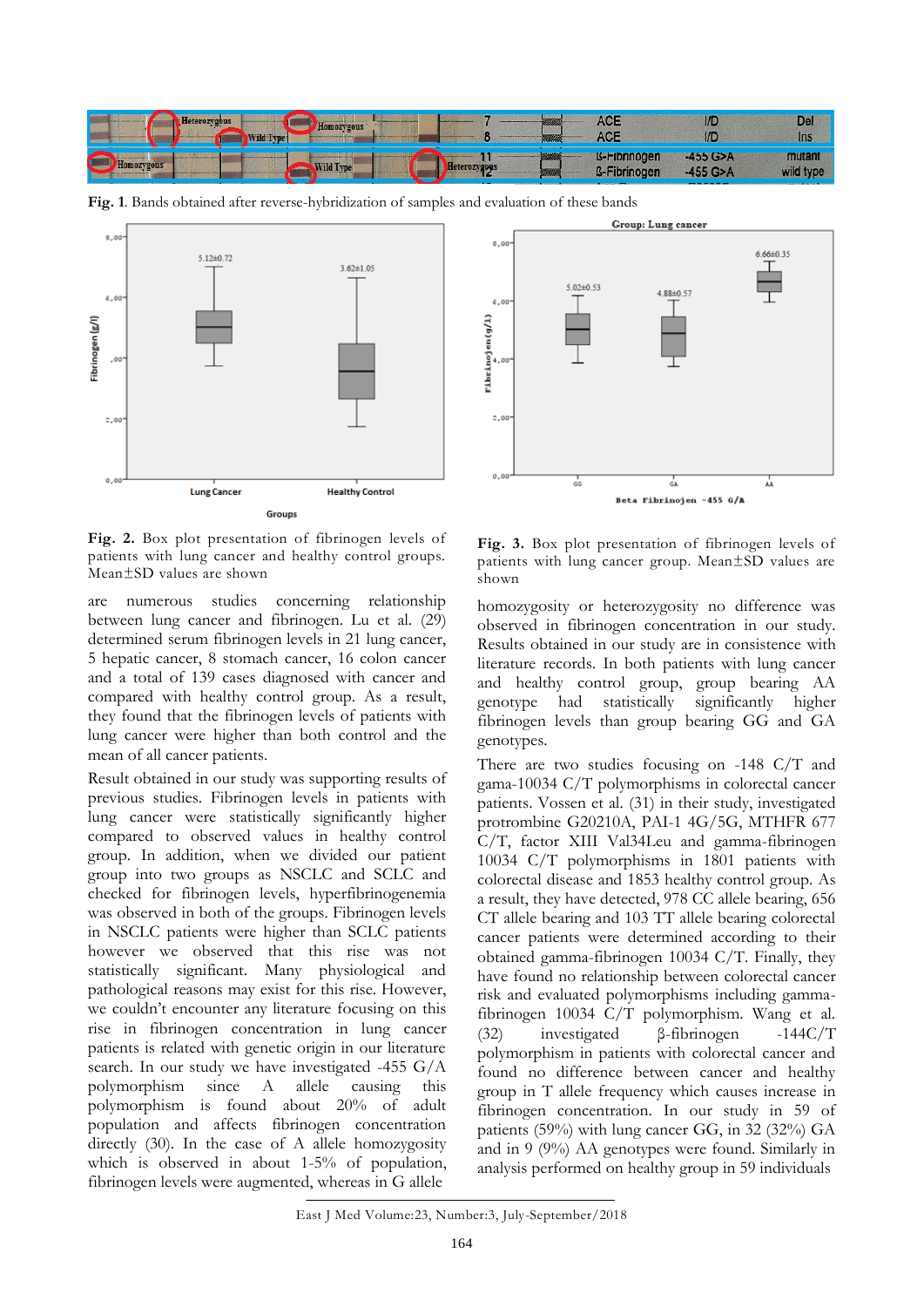**Alp et al /** β-FBG and ACE Polymorphisms in Lung Cancer



**Fig. 4.** Box plot presentation of fibrinogen levels of healthy control group. Mean±SD values are shown

(59%) GG, in 33 (33%) GA and in 8 (8%) AA genotypes were determined. No difference was found between patients with lung cancer and healthy control group for β-fibrinogen -455G/A polymorphism. When patients with lung cancer were grouped according to GG, GA and AA genotypes and assessed for their fibrinogen levels, group bearing AA genotype had fibrinogen level significantly higher than two other groups but fibrinogen level of all groups were higher than 4 g/l (hyperfibrinogenemia). In the healthy control group, group bearing AA genotype had fibrinogen level higher than two other groups however group bearing GG and GA genotypes had fibrinogen mean lower than 4 g/L. According to these results, β-fibrinogen -455G/A polymorphism can be considered as nonrelated with lung cancer formation and prognosis. In addition, it can be stated that it is nonrelated with rise of fibrinogen levels in patients with lung cancer.

Patients with lung cancer were divided into groups with NSCLC and SCLC histologically and βfibrinogen -455 G/A polymorphism was investigated. GG genotype detected in 59% of patients with lung cancer was found 29% in SCLC and 71% in NSCLC. In addition, GA genotype detected in patients with lung cancer was found 25% in SCLC and 75% in NSCLC. Also AA genotype detected in patient group was found 66.6% in SCLC and 33.7% in NSCLC. When frequencies of A and G alleles were investigated, A allele frequency was found statistically significantly higher in SCLC. In SCLC patients with high A allele frequency, fibrinogen levels were found higher than NSCLC patients, but it was not statistically significant. According to this data, A allele was suggested to have a role in prognosis of SCLC which is a more aggressive form of lung cancer with



**Fig. 5**. Box plot presentation of fibrinogen levels of patients with NSCLC and SCLC. Mean±SD values are shown

lower life expectance however a study with a wider population is needed to clearly interpret this situation. ACE is an important enzyme found in reninangiotensin system (RAS) [\(33\)](#page-7-14). This enzyme has an important role in vascular homestasis modulation, inflammation, and angiogenesis [\(34\)](#page-7-15). ACE is synthesized in various tissues and mainly in lung, liver, heart and testis [\(35\)](#page-7-16). There are studies showing detoriation of ACE activity in some cancer types [\(36-](#page-7-17) [38\)](#page-7-17). ACE I/D polymorphism is evaluated in patients with lung cancer by many researchers and contradictory results were obtained. Nacak et al.[\(39\)](#page-7-18) investigated *ACE* I/D polymorphism in 125 lung cancer patients and in 165 healthy control group, and found higher I allele frequency in patient group. According to this result, Nacak et al. Have indicated that I allele may have a role in formation of lung cancer and as an indicator for genetic susceptibility for lung cancer. Yaren et al. [\(40\)](#page-7-19) found a higher D allele frequency in NSCLC patients and mentioned about a possibility of anemia caused by D allele in those patients. Cheon et al. [\(41\)](#page-7-20) investigated *ACE* I/D polymorphism in 218 patients with lung disease and in 121 healthy control group and found no statistically significant difference between allele frequencies and suggested no relationship between this gene polymorphism and lung cancer formation. There were efforts to clarify those contradictory results with recently performed meta-analyses. Cheng et al. [\(42\)](#page-7-21) in their meta-analyses, included 203 studies dealing with *ACE* I/D gen polymorphism and lung cancer, and compared a total of 1612 patients with lung cancer and 1442 healthy control group. Following this meta-analysis, no relationship between *ACE* I/D gene polymorphism was found. Results obtained in our study were in parallel with result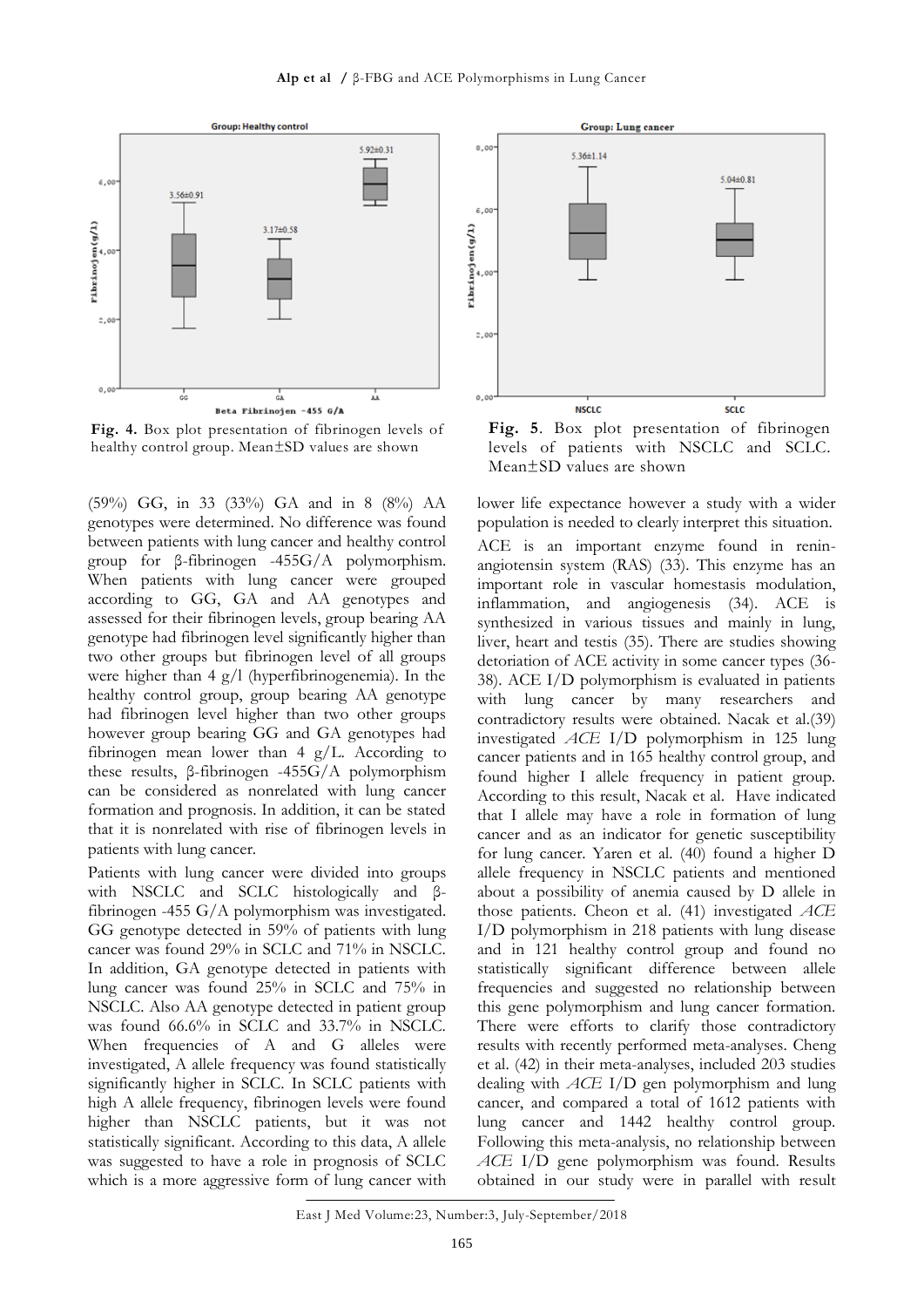obtained in this meta-analysis. In the lung cancer patient group we have identified D/D genotype in 46  $(46\%)$ , I/I genotype in 23 (23%) and I/D genotype in 31 (31%) patients. In healthy control group we have identified  $D/D$  genotype in 42 (42%),  $I/I$  genotype in 18 (18%) and I/D genotype in 40 (40%) person. When two groups were compared for D/D, I/D and I/I genotype distributions no significant difference was observed. In addition when I and D allele frequencies were evaluated no statistical difference was found. However, when distribution of such genotypes among SCLC and NSCLC patients were assessed DD genotype determined in 46 patients were found 21.7% in SCLC and 78.3% were in NSCLC. ID genotype determined in 31 patients were found 25.8% in SCLC and 74.2% in NSCLC, II genotype determined in 23 patients were found 26% in SCLC and 74% in NSCLC. No statistical difference was found in D and I allele frequencies in NSCLC and SCLC patients. Our results reveal that, there exists no relation between *ACE I*/D polymorphism and lung cancer formation.

As a result, it is possible to state that β-fibrinogen - 455 G/A and *ACE* I/D polymorphisms are not related with formation and prognosis of lung cancer and no genetic susceptibility to lung cancer is found in persons bearing these polymorphisms. In addition increase in fibrinogen level in patients with lung cancer is not probably caused by genetic origin.

#### **References**

- <span id="page-6-0"></span>1. International A, for, Research, on, Cancer, IARC. Estimated Cancer Incidence, Mortality and Prevalence Worldwide in 2012. 2012 [cited 2016 january]. Available from: [http://globocan.iarc.fr/Pages/online.aspx.](http://globocan.iarc.fr/Pages/online.aspx)
- <span id="page-6-1"></span>2. Başkanlığı TCSBHSKKD. Kanser İnsidansı 2013. Available from: [http://kanser.gov.tr/Dosya/2016\\_Haberler/KA](http://kanser.gov.tr/Dosya/2016_Haberler/KANSER_iNSiDANSLARi_2013_kisa_rapor.pdf) [NSER\\_iNSiDANSLARi\\_2013\\_kisa\\_rapor.pdf.](http://kanser.gov.tr/Dosya/2016_Haberler/KANSER_iNSiDANSLARi_2013_kisa_rapor.pdf)
- <span id="page-6-2"></span>3. Fong K, Bowman R, Abraham R, Windsor M, Pratt G, Fielding D, et al. Queensland Integrated Lung Cancer Outcomes Project (QILCOP): 2000- 2003. Lung Cancer-J Iaslc. 2005;49:S201-S2.
- <span id="page-6-3"></span>4. Davidson MR, Gazdar AF, Clarke BE. The pivotal role of pathology in the management of lung cancer. J Thorac Dis 2013; 5: 463-478.
- <span id="page-6-4"></span>5. Gustafsson BI, Kidd M, Chan A, Malfertheiner MV, Modlin IM. Bronchopulmonary neuroendocrine tumors. Cancer-Am Cancer Soc 2008; 113: 5-21.
- <span id="page-6-5"></span>6. Cagle PT, Allen TC, Dacic S, Beasley MB, Borczuk AC, Chirieac LR, et al. Revolution in lung cancer: new challenges for the surgical

pathologist. Archives of pathology & laboratory medicine 2011; 135: 110-116.

- <span id="page-6-6"></span>7. Yokota J, Shiraishi K, Kohno T. Genetic basis for susceptibility to lung cancer: Recent progress and future directions. Advances in cancer research 2010; 109: 51-72.
- <span id="page-6-7"></span>8. Sheng LM, Luo M, Sun XJ, Lin NM, Mao WM, Su D. Serum fibrinogen is an independent prognostic factor in operable nonsmall cell lung cancer. Int J Cancer 2013; 133: 2720-2725.
- <span id="page-6-8"></span>9. Kim I, Kim HG, Kim H, Kim HH, Park SK, Uhm CS, et al. Hepatic expression, synthesis and secretion of a novel fibrinogen/angiopoietinrelated protein that prevents endothelial-cell apoptosis. Biochem J 2000; 346: 603-610.
- <span id="page-6-9"></span>10. Mosesson MW. Fibrinogen and fibrin structure and functions. J Thromb Haemost 2005; 3: 1894- 1904.
- <span id="page-6-10"></span>11. Connor JM, Fowkes FGR, Wood J, Smith FB, Donnan PT, Lowe GDO. Genetic-Variation at Fibrinogen Loci and Plasma-Fibrinogen Levels. J Med Genet 1992; 29: 480-482.
- <span id="page-6-11"></span>12. Roy SN, Mukhopadhyay G, Redman CM. Regulation of fibrinogen assembly. Transfection of Hep G2 cells with B beta cDNA specifically enhances synthesis of the three component chains of fibrinogen. J Biol Chem 1990; 265: 6389-6393.
- <span id="page-6-12"></span>13. Akl EA, Rohilla S, Barba M, Sperati F, Terrenato I, Muti P, et al. Anticoagulation for the initial treatment of venous thromboembolism in patients with cancer: a systematic review. Cancer-Am Cancer Soc 2008; 113: 1685-1694.
- <span id="page-6-13"></span>14. Palumbo JS, Kombrinck KW, Drew AF, Grimes TS, Kiser JH, Degen JL, et al. Fibrinogen is an important determinant of the metastatic potential of circulating tumor cells. Blood 2000; 96: 3302- 3309.
- <span id="page-6-14"></span>15. Costerousse O, Jaspard E, Allegrini J, Wei L, Alhencgelas F. The Angiotensin-I-Converting Enzyme (Kininase-Ii) - Molecular and Physiological-Aspects. Cr Soc Biol 1992; 186: 586-598.
- <span id="page-6-15"></span>16. Hubert C, Houot AM, Corvol P, Soubrier F. Structure of the angiotensin I-converting enzyme gene. Two alternate promoters correspond to evolutionary steps of a duplicated gene. J Biol Chem 1991; 266: 15377-15383.
- <span id="page-6-16"></span>17. Rigat B, Hubert C, Alhenc-Gelas F, Cambien F, Corvol P, Soubrier F. An insertion/deletion polymorphism in the angiotensin I-converting enzyme gene accounting for half the variance of serum enzyme levels. The Journal of clinical investigation 1990; 86: 1343-1346.
- <span id="page-6-17"></span>18. Torre LA, Bray F, Siegel RL, Ferlay J, Lortet-Tieulent J, Jemal A. Global cancer statistics, 2012. CA: a cancer journal for clinicians 2015; 65: 87- 108.